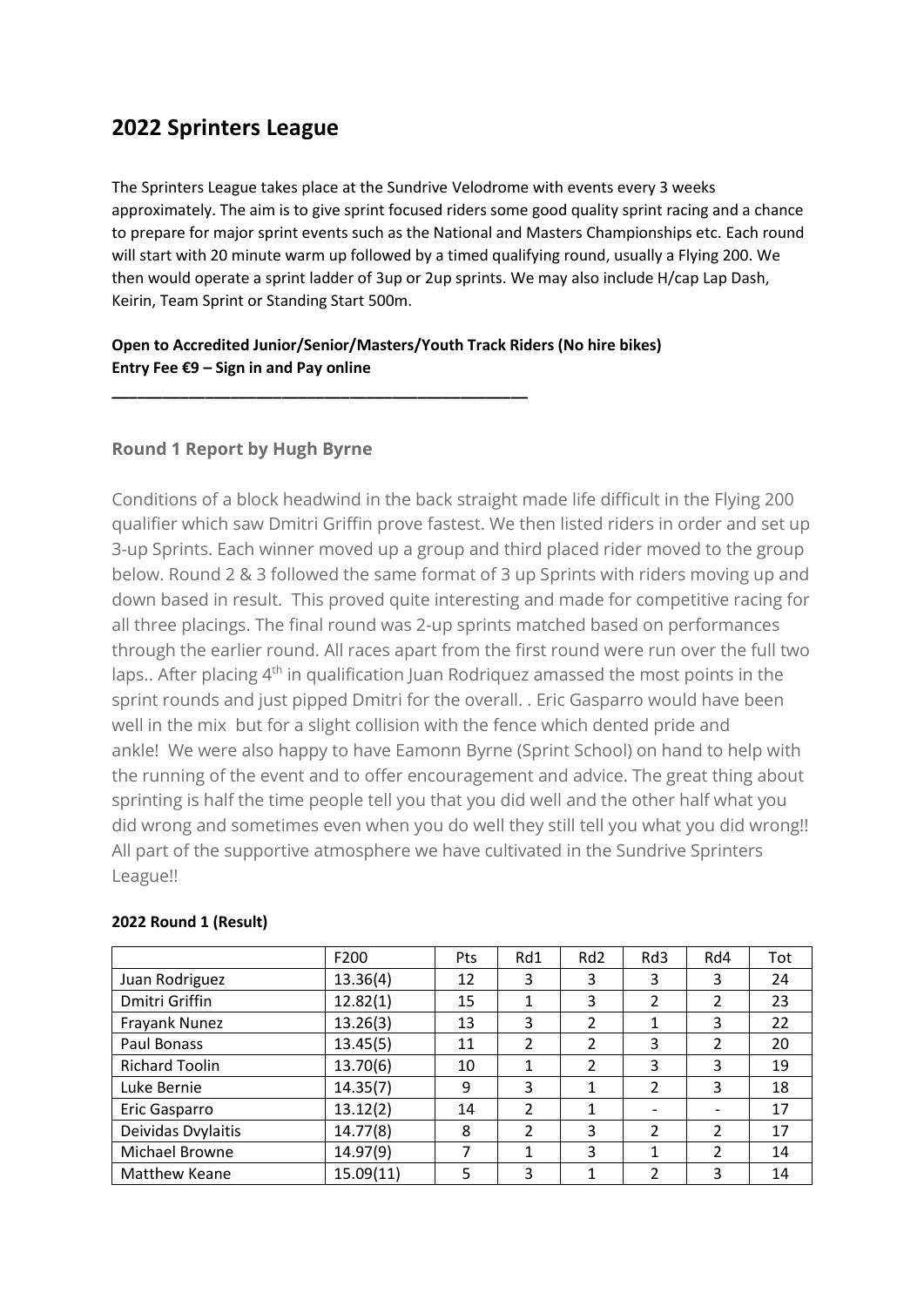| Tom Gentleman     | 14.99(10) |  |  | 13 |
|-------------------|-----------|--|--|----|
| Callum Byrne      | 15.95(13) |  |  | 13 |
| Eoin Hassett      | 15.13(12) |  |  | 12 |
| Julia Cooper      | 16.53(14) |  |  | 11 |
| Nicola McLaughlin | 19.43(15) |  |  |    |

\_\_\_\_\_\_\_\_\_\_\_\_\_\_\_\_\_\_\_\_\_\_\_\_\_\_\_\_\_\_\_\_\_\_\_\_\_\_\_\_\_\_\_\_\_\_\_\_\_\_\_\_\_\_\_\_\_\_\_\_\_\_\_\_\_\_\_\_\_\_\_\_\_\_\_\_\_

## **Round 2 Report by Eamonn Byrne**

all riders and it bodes well for the nationals.

It was a cold day with only a mild headwind on the home straight this weekend at Sundrive for round 2 of the sprinters league. The day started with a flying 200 for all riders with some big improvements and PBs for many riders but all overcome by the powerhouse that is Harvey Barnes with a casual 11.25 on a smaller than usual gear for him. The senior riders were then seeded into two groups for a Keirin type bunch race, but in the absence of a derny, riders rolled around alongside each other and the race began out of turn 4 for a 600m race to the line. Attempts to handicap Harvey in the first round were futile as he closed the advantage gap given to the front riders with ease, Taking the win from Dimitri Griffin and Juan Rodriguez. In the 2nd Heat, James Glasgow took the win over Mark Stewart and David Power in what was an exciting race to watch from the side-lines. The first 3 riders from each group went onto the A final with the remaining riders going into the B final. Once again attempts to handicap Harvey by making him be the derny pacer in his own race before having to pull to the back of the group were not enough to slow him down as he took the win, albeit closely, ahead of James Glasgow and Dimitri Griffin. The B final made for another good race with Frayank Nuñez taking the win over Thomas Pickford and Paul Bonass. There was another battle going on amongst the senior races with our only two female entrants Aisling Conlan and Julia Cooper, who did battle to the end of both the heat and B final with Julia taking the lead position in the heat and Aisling overcoming Julia in the B final. We had 7 U16 and junior riders who did battle over 3 rounds of 2 up and 3 up match sprints as they prepare for the upcoming nationals in Orangefield next month. There was some really close racing following a close grouping of qualifying times with Kyle Glasgow taking the most wins on the day. Some really strong and aggressive riding from

The day was closed out with a handicapped standing 500m with fastest seeded rider starting at the 500m line and the lowest seeded rider with an advantage that was perhaps miscalculated in some match ups but very well judged in others. This saw the fastest rider on the day beaten by a lightening quick from the gun Eoin Hasset and many other fast riders beaten or edged out by slower seeded riders on the day. The last heat between Mark Stewart, Julia and Aisling saw a very close finish with Julia taking the win over Mark and then Aisling. Thanks to all riders who attended and made round 2 a fun and interesting day, hopefully we can build on the number of riders and get more female riders signed up for the next event to showcase what Sundrive has on offer.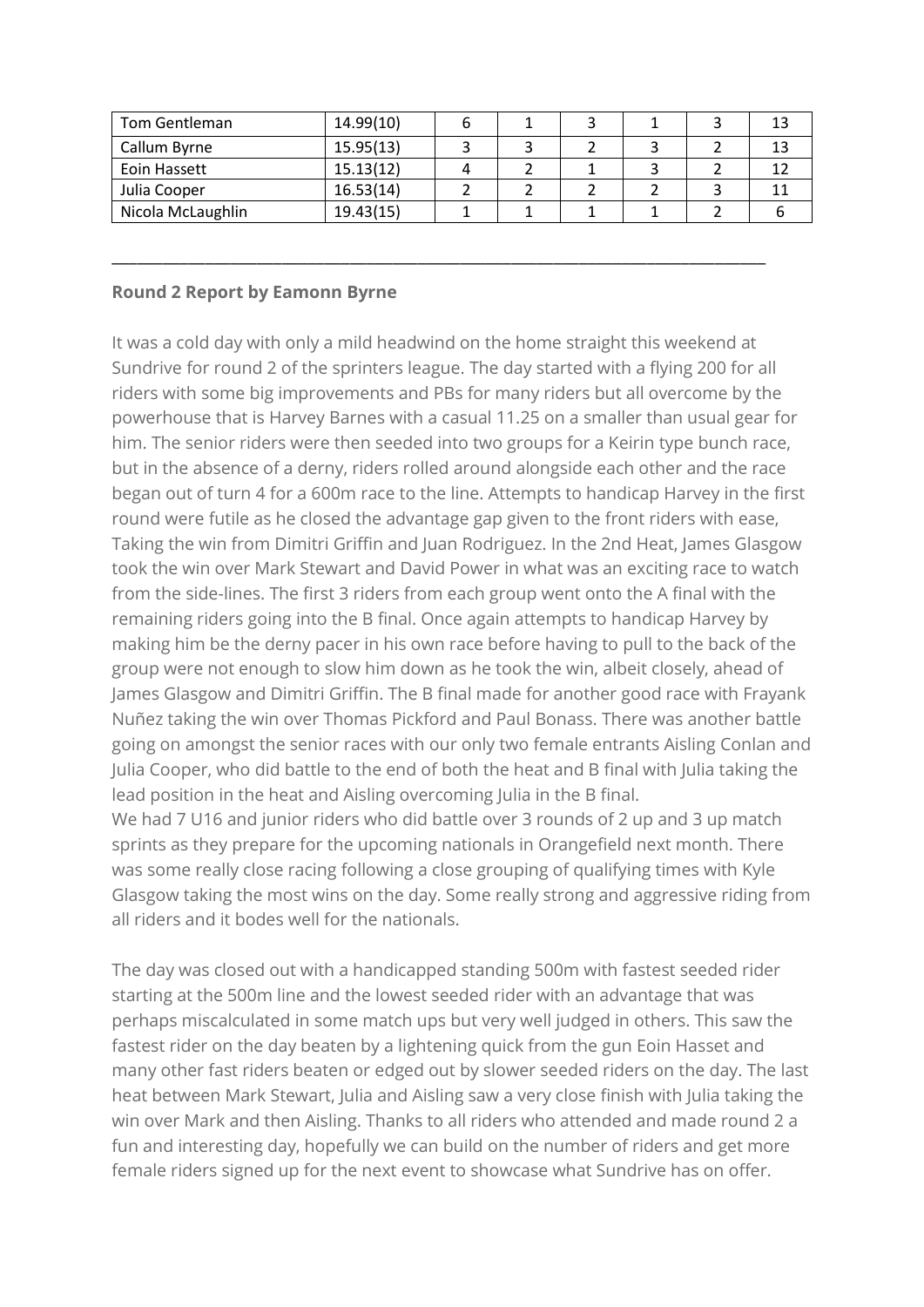|                | <b>Rider</b>           | <b>Team</b>  | F200        | <b>Points</b>  |
|----------------|------------------------|--------------|-------------|----------------|
| $\mathbf{1}$   | <b>Harvey Barnes</b>   | Spellman-DP  | 11.25       | 13             |
| 4              | David Power            | Kells Angels | 12.10       | 12             |
| 5              | Juan Rodriguez         | Sundrive TT  | 12.22       | 11             |
| 3              | James Glasgow          | East Tyrone  | 12.64       | 10             |
| $\overline{2}$ | Dmitri Griffin         | Orwell       | 12.71       | 9              |
| 11             | Mark Stewart           | Sundrive TT  | 12.81       | 8              |
| 6              | Frayank Nunez          | Sundrive TT  | 12.95       | 7              |
| 9              | <b>Thomas Pickford</b> | Sundrive TT  | 13.16       | 6              |
| 8              | Paul Bonass            | Sundrive TT  | 13.33       | 5              |
| $\overline{7}$ | Deividas Dvylaitis     | Sundrive     | 13.37       | 4              |
| 10             | Eoin Hasset            | Sundrive TT  | 14.5        | 3              |
| 12             | Aisling Conlan (Fem)   | Sundrive TT  | 15.66       | $\overline{2}$ |
| 13             | Julia cooper           | Arcane       | 15.91       | $\mathbf{1}$   |
|                | Junior / U16           |              | <b>F200</b> | <b>Points</b>  |
| 17             | Luke Bernie (J)        | Navan RC     | 13.23       | 7              |
| 14             | Kyle Glasgow (J)       | East Tyrone  | 13.72       | 6              |
| 16             | Michael Browne (J)     | Un-Attat     | 13.78       | 5              |
| 19             | Evan Bernie (U16)      | Navan RC     | 13.80       | 4              |
| 18             | Callum Byrne (J)       | Navan RC     | 14.09       | 3              |
| 20             | Philip Glasgow (U16)   | East Tyrone  | 14.31       | $\overline{2}$ |
| 15             | Matthew Keane (J)      | Navan RC     | 14.32       | $\mathbf{1}$   |

| <b>Rider</b> | <b>Keirin Heat 1</b> | <b>Result</b> | <b>Rider</b> | <b>Keirin heat 2</b> | <b>Result</b> |
|--------------|----------------------|---------------|--------------|----------------------|---------------|
| Seed 1       | Harvey B             | 1             | Seed 2       | David P              | 3             |
| seed 3       | Juan R               | 3             | Seed 4       | James G              |               |
| seed 5       | Dimitri G            | 2             | Seed 6       | Mark S               | 2             |
| Seed 7       | Frayank N            | 5             | Seed 8       | Thomas P             | 4             |
| Seed 9       | Paul B               | 4             | Seed 10      | Deividas D           | 5             |
| Seed 11      | Eoin H               | 6             | Seed 12      | Aisling C            | 7             |
|              |                      |               | Seed 13      | Julia C              | 6             |

Top 3 in each Heat to A Final, next placings to B Final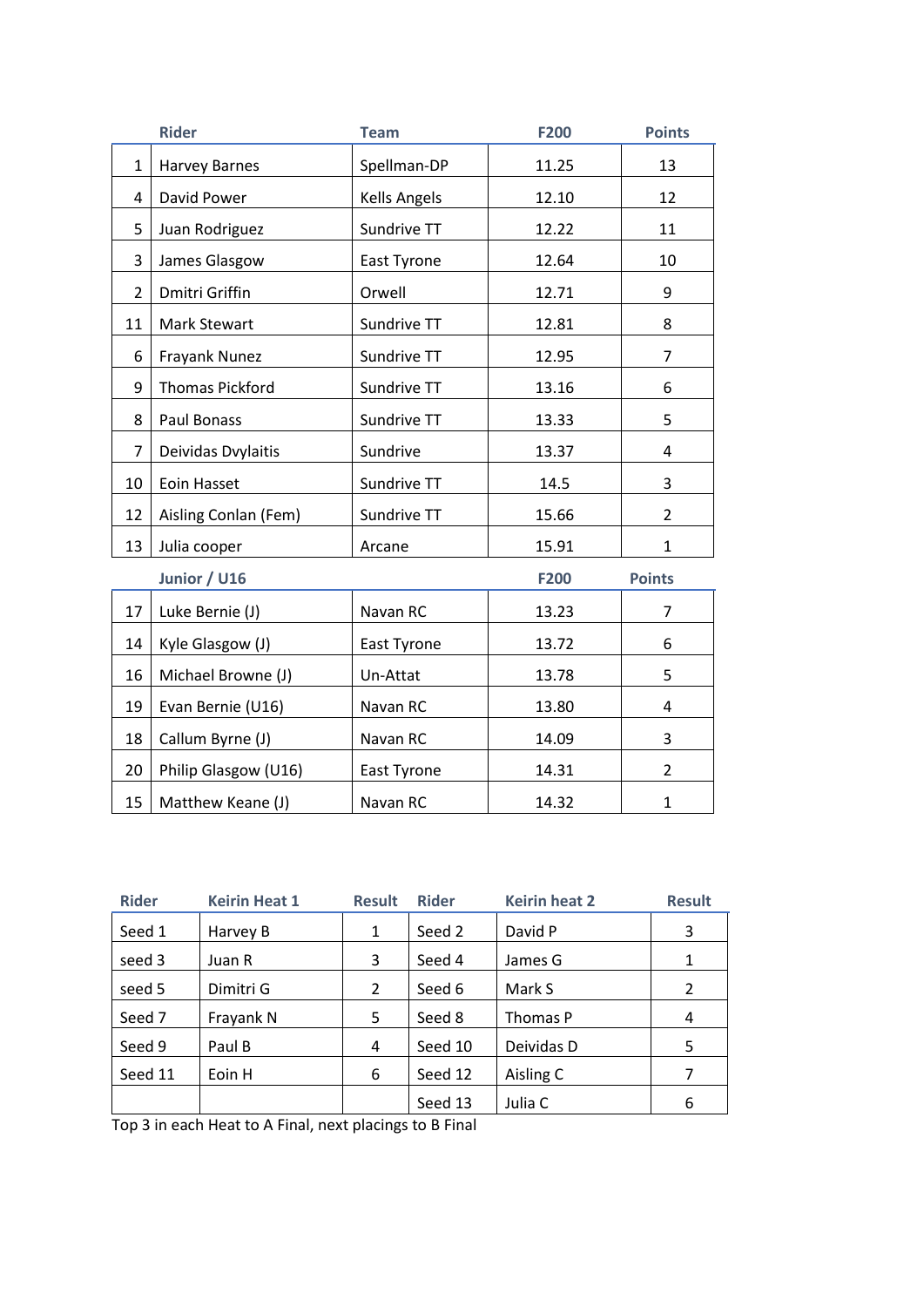| <b>Keirin Final</b> | <b>Result</b> | <b>Points</b> | Keirin Final 'B' | <b>Result</b> | <b>Points</b> |
|---------------------|---------------|---------------|------------------|---------------|---------------|
| Harvey B            | 1             | 12            | Frayank N        |               |               |
| James G             | $\mathcal{P}$ | 11            | Thomas P         | 2             | 6             |
| Dimitri G           | 3             | 10            | Paul B           | 3             | 5             |
| Juan R              | 4             | 9             | Deividas D       | 4             | 4             |
| Mark S              | 5             | 8             | Eoin H           | 5             | 3             |
| David P             | 6             | 7             | Aisling C        | 6             | $\mathcal{P}$ |
|                     |               |               | Julia C          |               | 1             |

| <b>Junior Sprint ladder</b> |         | Round 1        |          |         |                |
|-----------------------------|---------|----------------|----------|---------|----------------|
|                             | Heat 1  | <b>Result</b>  |          | Heat 2  | <b>Result</b>  |
| seed 1                      | Luke    | $\mathbf{1}$   | Seed 2   | Kyle    | $\mathbf{1}$   |
| seed 5                      | Michael | $\overline{2}$ | seed 6   | Philip  | $\overline{2}$ |
|                             |         |                |          |         |                |
|                             | Heat 3  | <b>Result</b>  |          |         |                |
| seed 3                      | Evan    | 3              |          |         |                |
| seed 4                      | Matthew | $\mathbf{1}$   |          |         |                |
|                             | Callum  | $\overline{2}$ |          |         |                |
|                             |         |                |          |         |                |
|                             |         | <b>Round 2</b> |          |         |                |
|                             | heat 1  | <b>Result</b>  |          | Heat 2  | <b>Result</b>  |
| winner 1                    | Luke    | $\overline{2}$ | Winner 2 | Kyle    | $\mathbf{1}$   |
| winner 3                    | Matthew | $\mathbf{1}$   | Loser 3  | Michael | $\overline{2}$ |
|                             |         |                |          | Evan    | 3              |
|                             | Heat 3  | <b>Result</b>  |          |         |                |
| Loser 1                     | Callum  | $\overline{2}$ |          |         |                |
| Loser <sub>2</sub>          | Phillip | $\mathbf{1}$   |          |         |                |
|                             |         |                |          |         |                |
|                             |         | <b>Round 3</b> |          |         |                |
|                             | Heat 1  | <b>Result</b>  |          | Heat 2  | <b>Result</b>  |
| Winner 1                    | Callum  | $\overline{2}$ | Winner 3 | Evan    | $\overline{2}$ |
| Winner 2                    | Michael | $\mathbf{1}$   | loser 1  | Kyle    | $\mathbf{1}$   |
|                             | Heat 3  | <b>Result</b>  |          |         |                |
| Loser 2                     | Luke    | $\mathbf{1}$   |          |         |                |
| Loser 3                     | Philip  | 3              |          |         |                |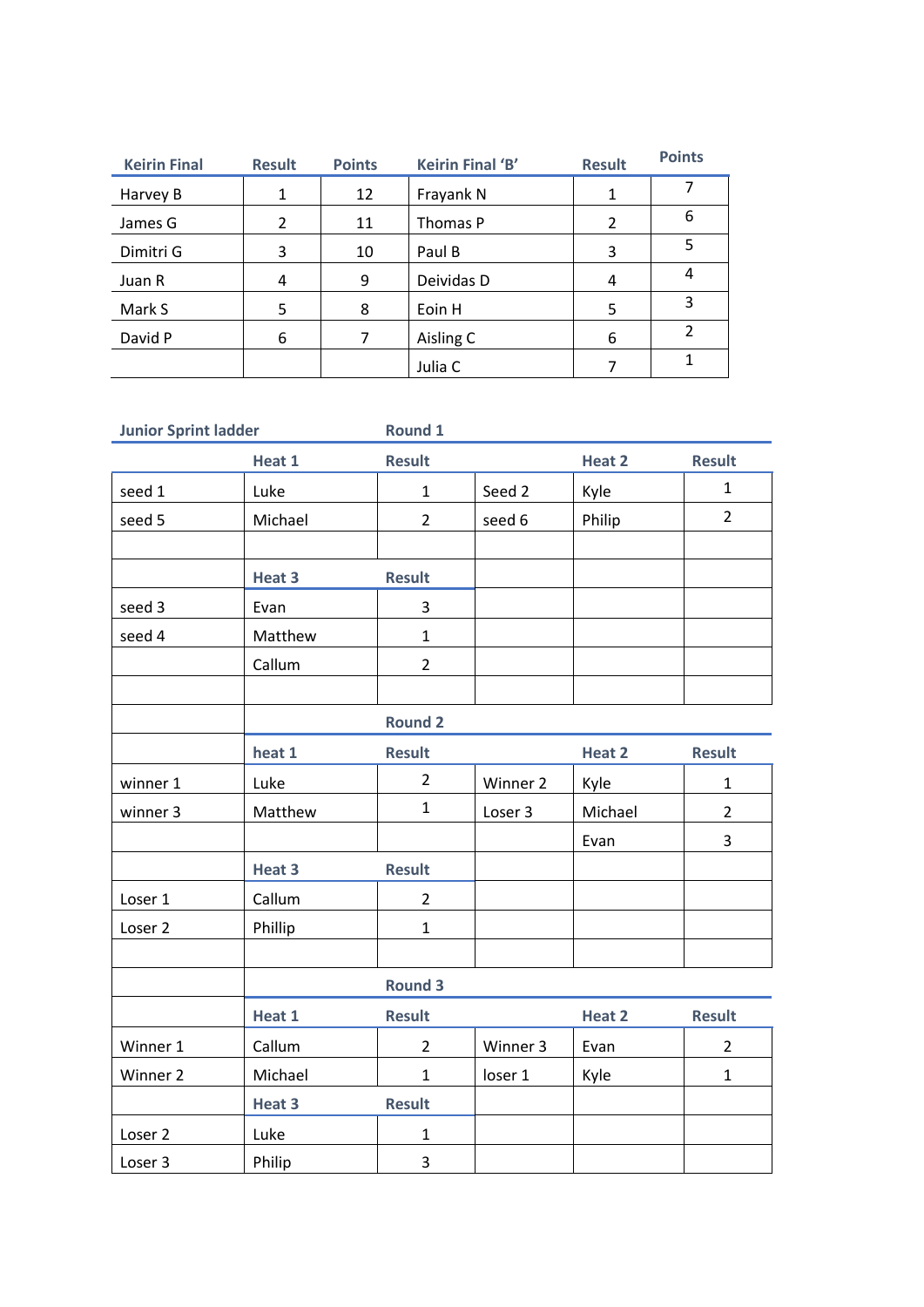| Matthew      | 2              |                |      |        |
|--------------|----------------|----------------|------|--------|
|              |                |                |      |        |
| <b>Rider</b> | <b>1sts</b>    | 2nds           | 3rds | Points |
| Kyle         | 3              |                |      | 9      |
| Luke         | $\overline{2}$ | $\mathbf{1}$   |      | 8      |
| Matthew      | 2              | $\mathbf{1}$   |      | 8      |
| Michael      | 1              | $\overline{2}$ |      | 7      |
| Callum       |                | 3              |      | 6      |
| Philip       | 1              | 1              | 1    | 6      |
| Evan         |                | 1              | 2    | 4      |

## **Senior Handicapped standing 500m - 1 v 1**

| <b>Scratch</b> |   | <b>Advantage Rider</b> | <b>Winner (2pts)</b> |         |
|----------------|---|------------------------|----------------------|---------|
| Harvey B       | ν | Eoin H                 | Eoin H               |         |
| David P        | ν | Deividas               | Deividas             |         |
| Juan R         | ν | Paul                   | Juan                 |         |
| James G        | ν | Thomas P               | Thomas               |         |
| Dimitri        | ν | Frayank                | Dimitri              |         |
| Mark S         | ٧ | Julia&Aisling          | Julia                | Aisling |

#### **POINTS ROUND 2**

| <b>Senior</b>          | <b>F200</b>    | <b>Keirin</b>  | 500 h/c        | <b>Total</b> |
|------------------------|----------------|----------------|----------------|--------------|
| <b>Harvey Barnes</b>   | 13             | 12             | 0              | 25           |
| Juan Rodriguez         | 11             | 9              | $\overline{2}$ | 22           |
| James Glasgow          | 10             | 11             | $\mathbf 0$    | 21           |
| Dmitri Griffin         | 9              | 10             | $\overline{2}$ | 21           |
| David Power            | 12             | 7              | 0              | 19           |
| Mark Stewart           | 8              | 8              | 0              | 16           |
| Frayank Nunez          | 7              | $\overline{7}$ | $\Omega$       | 14           |
| <b>Thomas Pickford</b> | 6              | 6              | $\overline{2}$ | 14           |
| Paul Bonass            | 5              | 5              | $\mathbf 0$    | 10           |
| Deividas Dvylaitis     | 4              | 4              | $\overline{2}$ | 10           |
| <b>Eoin Hasset</b>     | 3              | 3              | $\overline{2}$ | 8            |
| Aisling Conlan (F)     | $\overline{2}$ | $\overline{2}$ | $\mathbf{1}$   | 5            |
| Julia Cooper (F)       | $\mathbf{1}$   | $\mathbf{1}$   | $\overline{2}$ | 4            |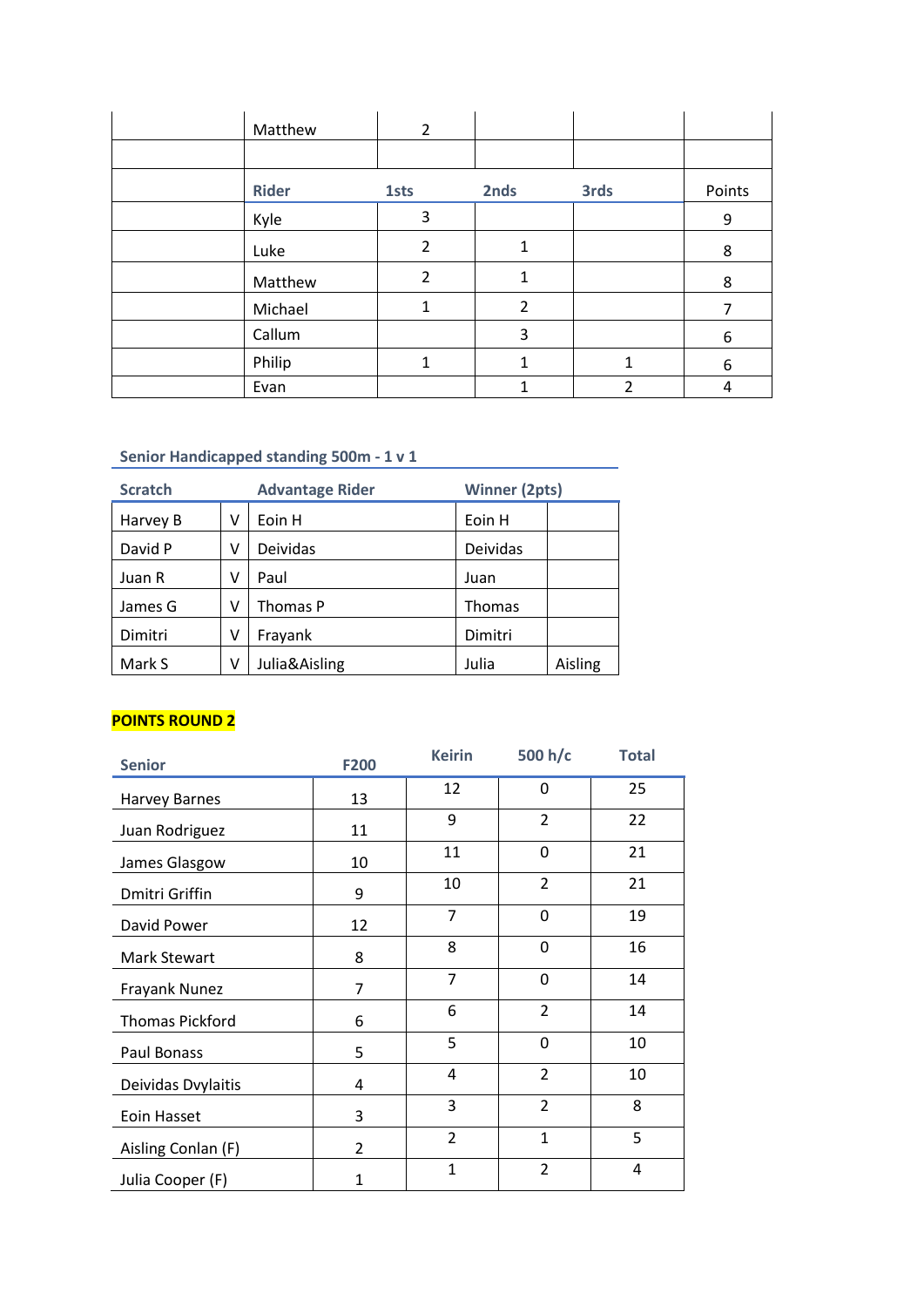| Junior / U16         | <b>F200</b>              | <b>Sprints</b> | <b>Total</b> |
|----------------------|--------------------------|----------------|--------------|
| Luke Bernie (J)      | 7                        | 8              | 15           |
| Kyle Glasgow (J)     | 6                        | 9              | 15           |
| Michael Browne (J)   | 5                        | 7              | 12           |
| Callum Byrne (J)     | 3                        | 6              | 9            |
| Matthew Keane (J)    | 1                        | 8              | 9            |
| Evan Bernie (U16)    | 4                        | 4              | 8            |
| Philip Glasgow (U16) | $\overline{\phantom{a}}$ | 6              | 8            |

## **Result Round 3**

## **Scoring Round 3**

F200 Full Points allocated on order S/S 500 Half Points allocated on order Sprints Win 3, Second 2, Third 1

|                 |                  | F200  | Ord            | Pts                     | 500                      | Ord            | Pts                     | <b>Sprint</b>           | <b>Total</b> |
|-----------------|------------------|-------|----------------|-------------------------|--------------------------|----------------|-------------------------|-------------------------|--------------|
| Juan            | Rodriguez        | 12.11 | 5              | 19                      | 36.42                    | $\overline{2}$ | 9.5                     | 6                       | 34.5         |
| Callum          | O Toole          | 11.82 | 3              | 21                      | 36.07                    | $\mathbf{1}$   | 10                      | $\overline{\mathbf{3}}$ | 34           |
| Frayank         | Nunez            | 12.10 | 4              | 20                      | 37.57                    | 5              | 8                       | 5                       | 33           |
| Richard         | Toolan           | 12.15 | 6              | 18                      | 38.74                    | 9              | $6\phantom{1}6$         | 4                       | 28           |
| Dmitri          | Griffin          | 12.44 | 8              | 16                      | 37.41                    | 3              | 9                       | 3                       | 28           |
| James           | Glasgow          | 12.47 | 9              | 15                      | 38.50                    | $\overline{7}$ | $\overline{\mathbf{z}}$ | 5                       | 27           |
| Anthony         | Mairs            | 11.40 | $\mathbf{1}$   | 23                      |                          |                |                         | 3                       | 26           |
| Eric            | Gasparro         | 12.23 | $\overline{7}$ | 17                      | 37.51                    | 4              | 8.5                     |                         | 25.5         |
| John            | Caffrey          | 12.57 | 11             | 13                      | 38.18                    | 6              | 7.5                     | 5                       | 25.5         |
| Orla            | Walsh            | 11.62 | $\overline{2}$ | 22                      | $\overline{\phantom{0}}$ |                |                         | $\overline{2}$          | 24           |
| David           | Power            | 12.56 | 10             | 14                      | 39.13                    | 11             | 5                       | 4                       | 23           |
| Paul            | <b>Bonass</b>    | 12.65 | 12             | 12                      | 39.30                    | 12             | 4.5                     | $\overline{\mathbf{4}}$ | 20.5         |
| Kyle            | Glasgow J        | 13.21 | 13             | 11                      | 38.95                    | 10             | 5.5                     | $\overline{\mathbf{4}}$ | 20.5         |
| <b>Deividas</b> | <b>Dvylaitis</b> | 13.35 | 14             | 10                      | 39.45                    | 13             | 4                       | $\overline{\mathbf{4}}$ | 18           |
| Callum          | Byrne J          | 13.36 | 15             | 9                       | 40.34                    | 15             | 3                       | $\overline{\mathbf{4}}$ | 16           |
| Seán            | Fenlon           | 13.60 | 18             | 6                       | 38.60                    | 8              | 6.5                     | $\overline{\mathbf{3}}$ | 15.5         |
| Tom             | Gentleman        | 13.53 | 17             | $\overline{\mathbf{z}}$ | 41.90                    | 17             | $\overline{2}$          | 4                       | 13           |
| Matthew         | Keane J          | 13.76 | 20             | 4                       | 41.43                    | 16             | 2.5                     | 6                       | 12.5         |
| Philip          | Glasgow U16      | 13.80 | 21             | $\overline{\mathbf{3}}$ | 40.17                    | 14             | 3.5                     | 5                       | 11.5         |
| Eimer           | McMullan         | 13.46 | 16             | 8                       | $\overline{\phantom{0}}$ |                |                         | $\overline{\mathbf{3}}$ | 11           |
| Deirbhle        | <b>Ivory</b>     | 13.75 | 19             | 5                       | $\overline{a}$           |                |                         | 5                       | 10           |
| Ger             | <b>Ivory</b>     | 13.92 | 22             | $\mathbf{2}$            | 43.58                    | 18             | 1.5                     | 5                       | 8.5          |
| Julia           | Cooper           | 15.25 | 23             | $\mathbf{1}$            | 45.39                    | 19             | $\mathbf{1}$            | 4                       | 6            |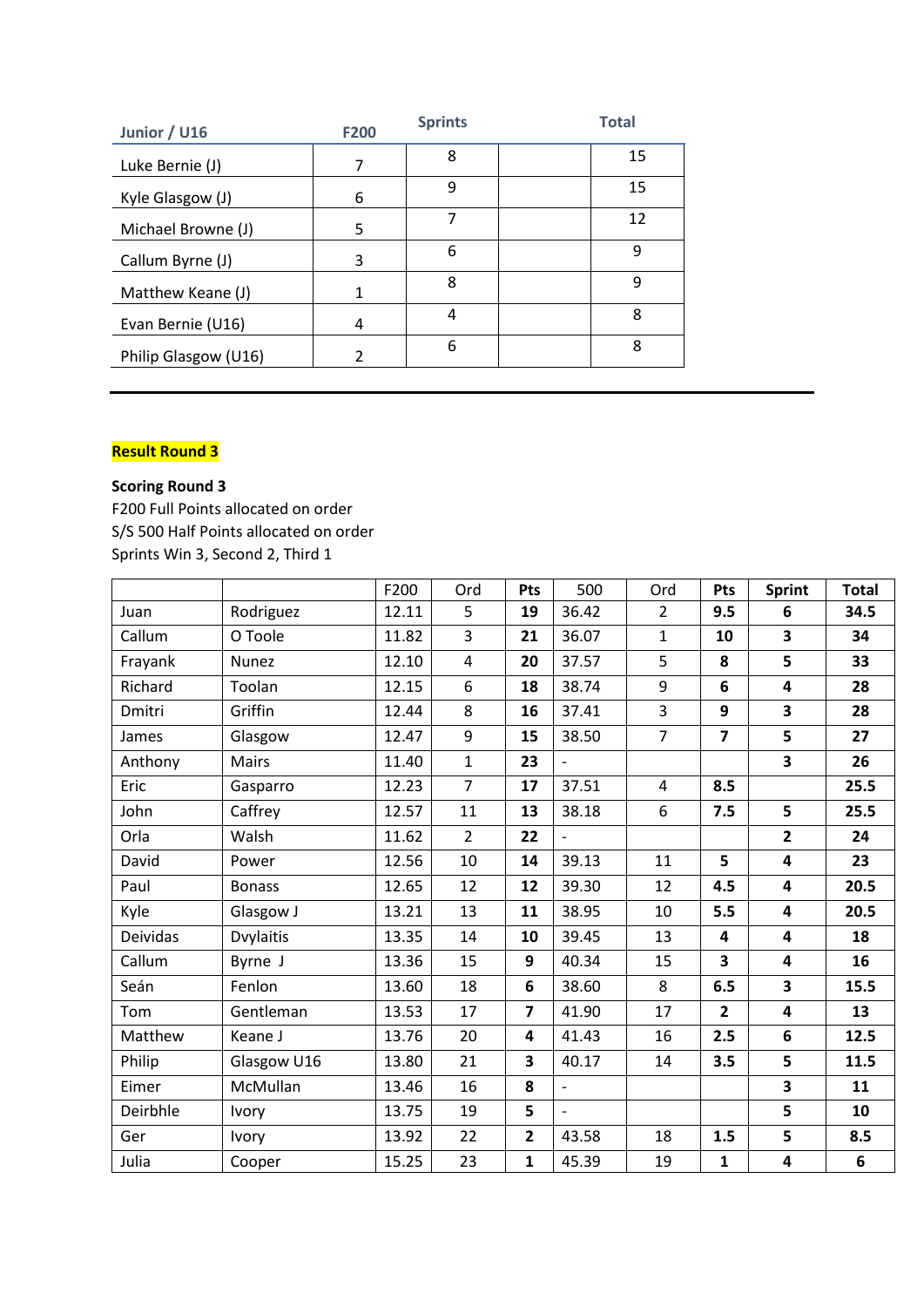# **Sprinter League Round 4 (Result)**

Event 1 : Standing Start Half Lap out of Gate : Scoring from 15 down to 1

Event 2 : Two Up Team Sprint 1&3, 2&4, 5&7 etc

Event 3 : Two Up Team Sprint – Reverse rider order

Scoring : Based on lowest difference between same team times for Event 1 and Event 2

Event 4 : 3 x 5 Rider Keirin based on Event 1 Rank – Scoring 5 down to 1

Event 5 : Keirin - Top 2 Up, Bottom two Down – Scoring 5 down to 1

|                       | <b>Standing Half Lap</b> | Pts            | R1/R2        | Keirin 1 Pts     | Keirin 2 Pts                 | Total R4 |
|-----------------------|--------------------------|----------------|--------------|------------------|------------------------------|----------|
| Juan Rodriguez        | 19.70                    | 14             | 6            | R <sub>1</sub> 5 | R14                          | 29       |
| Dmitri Griffen        | 20.06                    | 12             | 6            | R14              | R <sub>15</sub>              | 27       |
| Frayank Nunez         | 20.32                    | 10             | 7            | R <sub>1</sub> 2 | R <sub>2</sub> 5             | 24       |
| David Power           | 20.72                    | 8              | 7            | R <sub>2</sub> 5 | R11                          | 21       |
| John Caffrey          | 19.95                    | 13             | $\mathbf{1}$ | R13              | R13                          | 20       |
| Paul Bonass           | 20.24                    | 11             | 5            | R11              | R <sub>2</sub> 3             | 20       |
| Matthew Keane         | 20.59                    | 9              | 5            | R2 1             | R15                          | 20       |
| Evan Bernie           | 20.83                    | 7              | 3            | R <sub>2</sub> 2 | R34                          | 16       |
| Deividas Dvylaitis    | 20.86                    | 6              | 4            | R <sub>2</sub> 4 | R1 2                         | 16       |
| <b>Tony Mairs</b>     | 18.63                    | 15             | 1            |                  | $\qquad \qquad \blacksquare$ | 16       |
| <b>Richard Toolin</b> | 21.17                    | 4              | 4            | R34              | R <sub>2</sub> 2             | 14       |
| Luke Bernie J         | 21.40                    | 3              | $2 + 1$      | R3 5             | R34                          | 15       |
| Calum Byrne           | 20.91                    | 5              | 3            | R <sub>2</sub> 3 | R3 1                         | 12       |
| Orla Harrison         | 21.60                    | $\overline{2}$ | $2 + 1$      | R33              | R33                          | 12       |
| Alan Flannery         | 21.95                    | $\mathbf{1}$   | $2 + 1$      | R3 2             | R3 2                         | 8        |

#### **Team Sprint Times**

| Frayank / David P      | 20.23 35.36       | 20.49 35.23       | $-0.13$ | 7 points |
|------------------------|-------------------|-------------------|---------|----------|
| Juan R / Dmitri G      | 19.68 34.41       | 20.02 34.27       | $-0.14$ | 6 points |
| Paul B / Matthew K     | 20.12 35.49       | 20.49 35.19       | $-0.30$ | 5 points |
| Deividas D / Richard T | 20.92 35.21       | 20.76 35.73       | $+0.52$ | 4 points |
| Evan B / Callum B      | 20.39 36.21       | 21.33 36.75       | $+0.54$ | 3 points |
| Luke B/ Alan F/Orla H  | 22.39 38.90 54.66 | 22.03 38.22 53.68 | $-0.98$ | 2 points |
| John C / Tony M        | 19.90 33.62       | 19.17 34.65       | $+1.03$ | 1 points |

| Keirin 1 (Round 1) | Keirin 2 (Round 1)   | Keirin 3 (Round 1) |
|--------------------|----------------------|--------------------|
| 1 Juan Rodriguez   | 1 David Power        | 1 Luke Bernie      |
| 2 Dmitri Griffin   | 2 Deividas Dvylaitis | 2 Richard Toolin   |
| 3 John Caffrey     | 3 Callum Byrne       | 3 Orla Harrision   |
| 4 Frayank Nunez    | 4 Evan Bernie        | 4 Alan Flannery    |
| 5 Paul Bonass      | 5 Matthew Keane      |                    |

| Keirin 1 (Round 2) | Keirin 2 (Round 2) | Keirin 3 (Round 3) |
|--------------------|--------------------|--------------------|
| 1 Dmitri Griffin   | 1 Frayank Nunez    | 1 Matthew Keane    |
| 2 Juan Rodriguez   | 2 Luke Bernie      | 2 Evan Bernie      |
| 3 John Caffrey     | 3 Paul Bonass      | 3 Orla Harrision   |